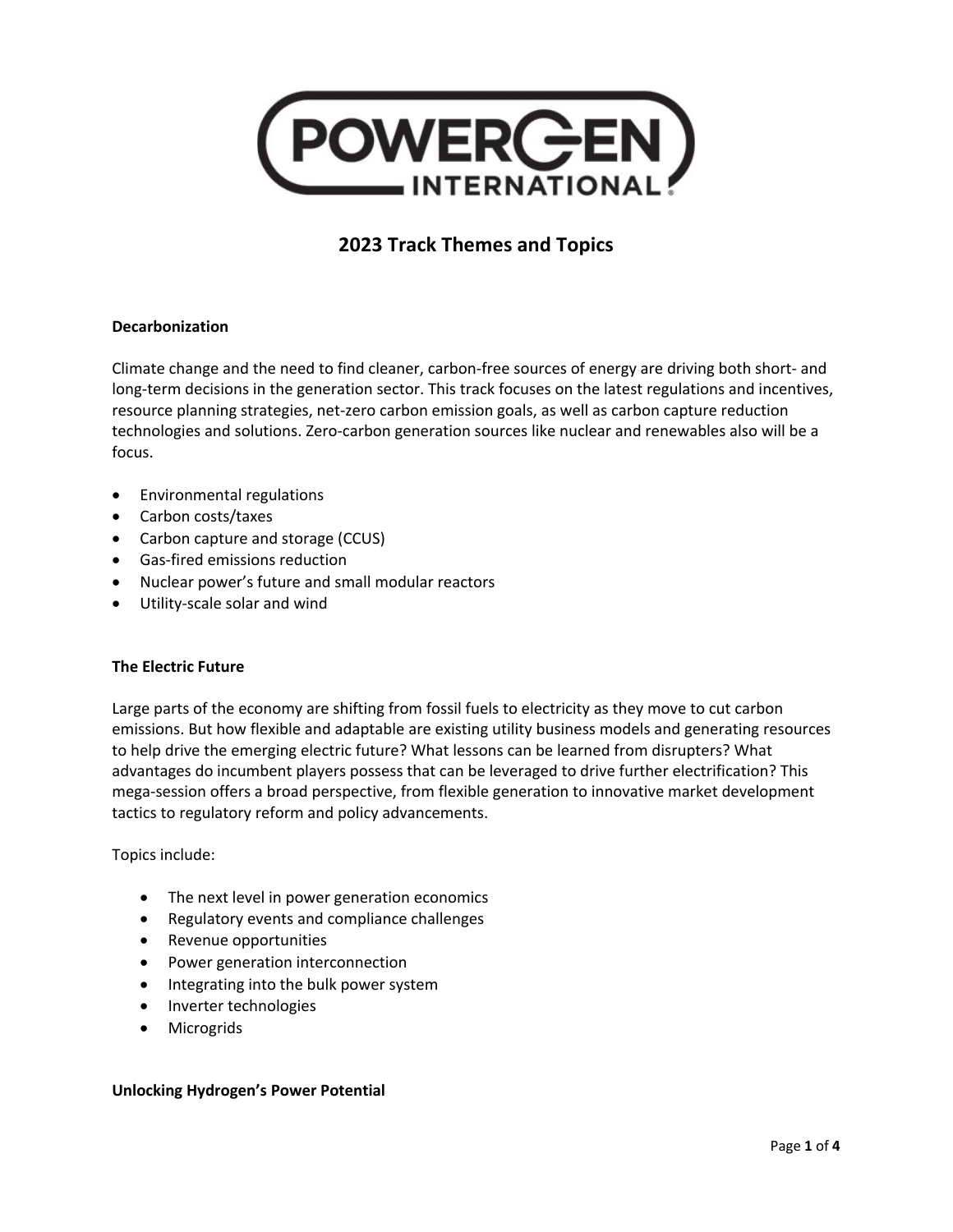

Hydrogen as a fuel for electricity generation or a way to store energy is no longer the "fuel of the future" but is now integral in a decarbonized future. But challenges remain to deploy technologies that can readily accommodate 100% hydrogen combustion in large-scale applications. This track showcases not only hydrogen hubs to support hydrogen's use in large-scale industrial and power applications, but also the technical challenges from combustors to balance of plant modifications that need to be solved.

Topics include:

- Hydrogen-powered turbines
- Balance of plant considerations
- Electrolysis and fuel cell technologies
- Hydrogen storage
- Modeling and financing

## **Energy Storage Deployments**

Much of the talk has focused on short-duration lithium-ion batteries. But long-duration storage using technologies such as compressed air energy systems, pumped hydro and a host of novel ideas are being championed and deployed. This track focuses on the growing adoption of storage technologies, their ability to replace fossil-fueled sources of generation, operational challenges, and pathways to their ongoing adoption.

Topics include:

- Utility-scale case studies and applications
- Integration challenges
- Non-battery storage solutions
- Safe operations and best practices
- System financing and viability
- Hybrid power plants

#### **The Next-Generation Power Plant**

Control room digitalization is everywhere and rapid advances in sensors, control systems, data visualization tools, and artificial intelligence are driving efficiency from existing operations and enabling greater flexibility and insight into machine health. In this track, experts showcase the latest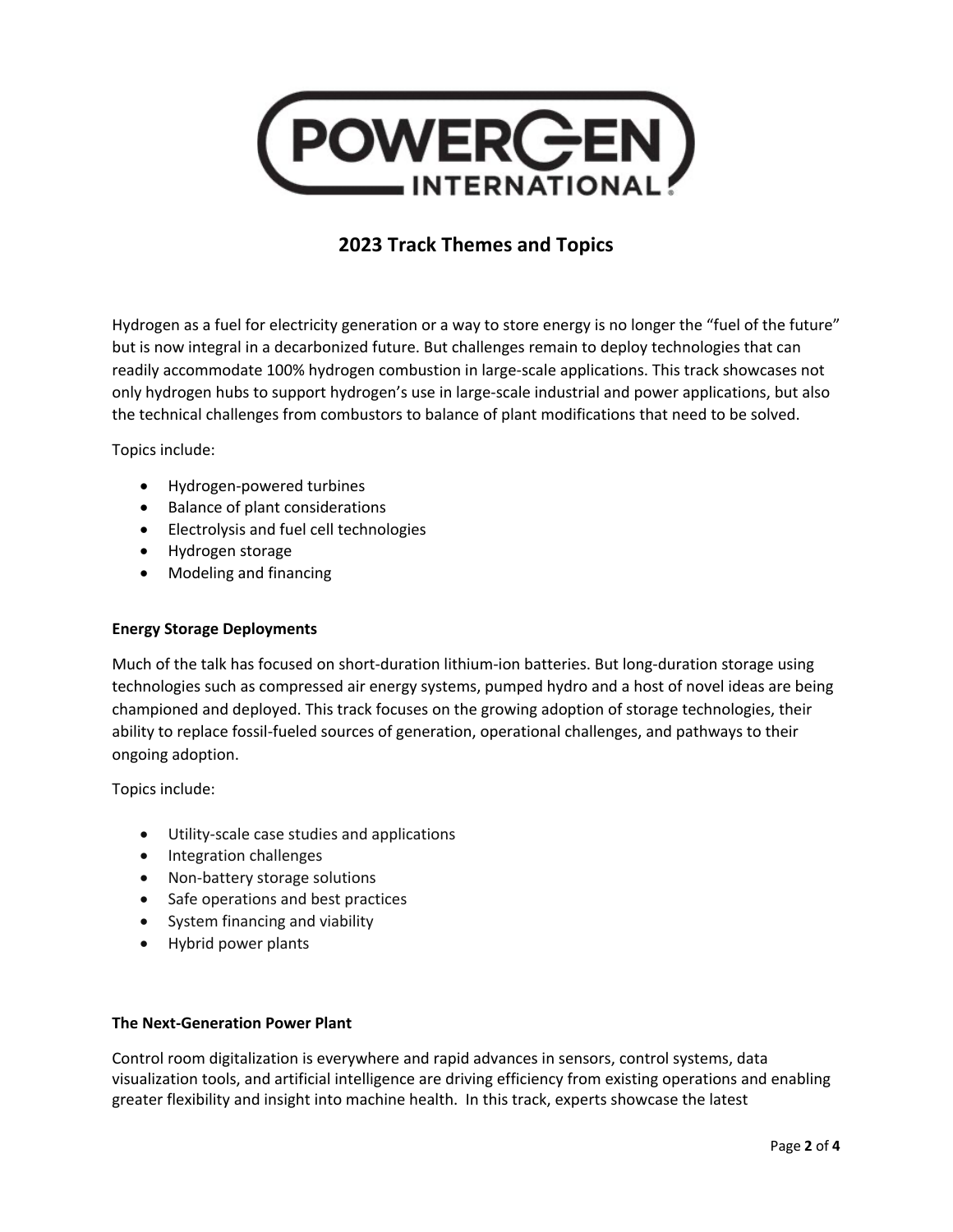

technologies that detail power plant and equipment performance to enhance decision-making and ensure that existing generating assets remain viable. Educational sessions will include the following topics:

- Digital twins
- Industrial Internet of Things
- Data analytics
- Artificial Intelligence/augmented reality
- Sensors
- Software solutions
- Cybersecurity
- Controls and communication

### **Optimizing Plant Performance**

Many conventional power plants have years of life left in them. To compete, however, plant owners and operators must manage their assets wisely and optimize operations and maintenance with the latest processes and solutions, including a highly trained and adaptive workforce.

Topics in this track include:

- Workforce challenges and safety
- Case studies on the impact of equipment upgrades
- Best practices for gas-fired, nuclear and coal-fired plants
- Combined cycle, HRSGs.
- Boilers
- Cooling towers
- Control room
- New technologies for plant O&M
- Life cycle management
- Plant retirement strategies

## **Nuclear's Small Revolution**

Small modular reactors and microreactors offer multiple benefits: emission-free, baseload generation that can be sited close to demand centers and help drive decarbonization goals. This mega-session